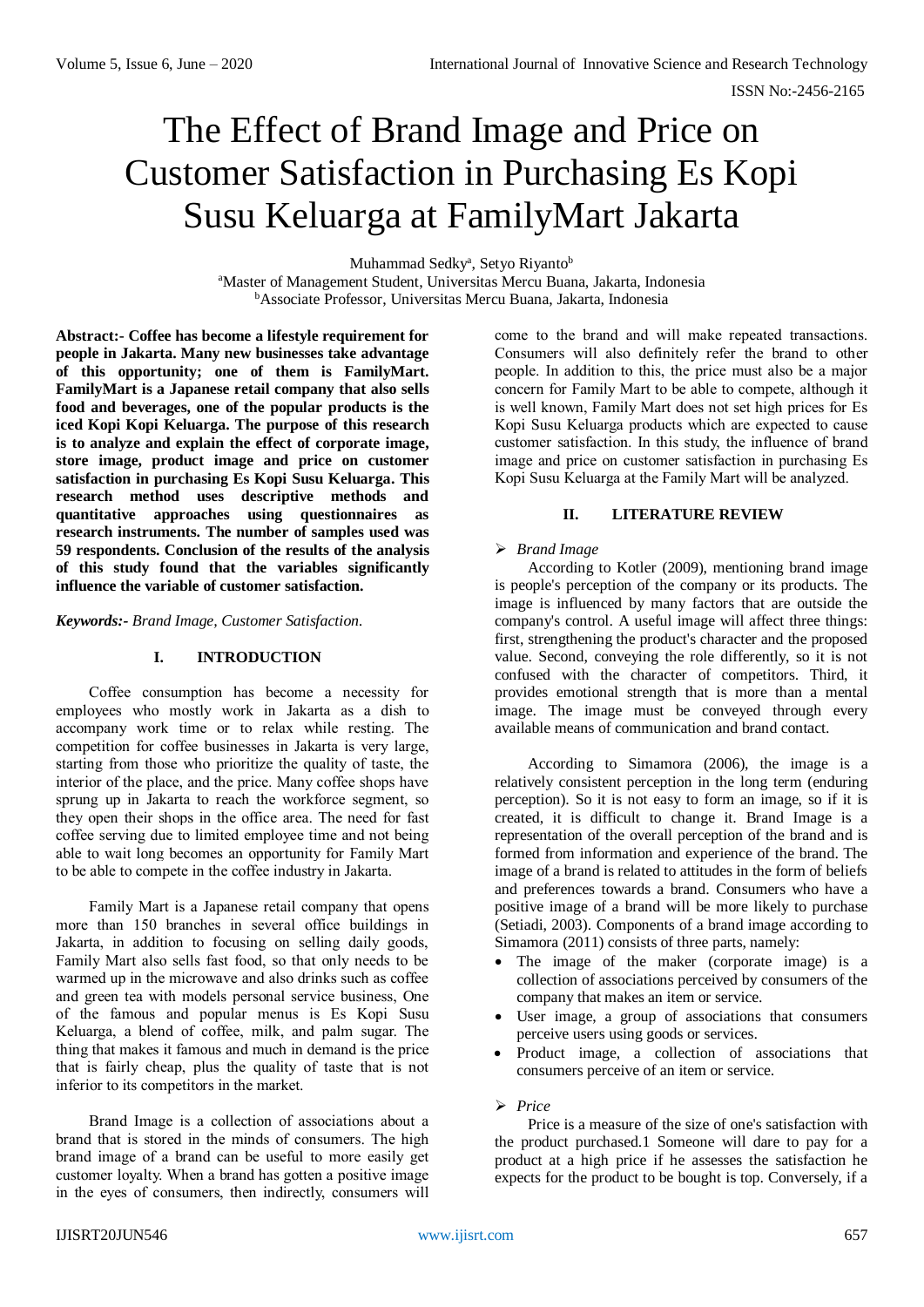person evaluates his satisfaction with a product is low, he will not be willing to pay or buy the product at a high price. Price becomes a measure for consumers where it has difficulty in assessing the quality of complex products offered to meet the needs and desires if the goods the consumer wants are excellent quality goods. The price is high; otherwise, if what the customer wants is of ordinary quality- mediocre or not too good, then the price is not too high.

## *Customer Satisfaction*

According to Kotler (2007), customer satisfaction is a feeling of pleasure or disappointment someone who appears after comparing the performance (results) of products thought to the expected performance. Consumer satisfaction is a situation that is shown by consumers when they realize that their needs and desires are as expected and are met properly.

# *Methodology of Research*

This type of research conducted in this study uses analytical research (explanatory research). By emphasizing the quantitative approach, this research is to explain the partial and simultaneous influence between Corporate Image  $(X_1)$ , User Image  $(X_2)$ , and Product Image  $(X_3)$  and Price  $(X_4)$ , variables on Customer Satisfaction on puscharing Es Kopi Susu Keluarga FamilyMart (Y). Questionnaires were distributed to 59 FamilyMart Customer in Jakarta. Analysis of the data used are:

# *Descriptive Analysis*

The analysis is used to analyze data by describing or describing the data collected as it is without intending to make general conclusions or generalizations.

# *Multiple Linear Regression Analysis*

As a predictive analysis, the multiple linear regression is used to explain the relationship between one continuous dependent variable and two or more independent variables

# *T-Test Analysis (Partial Test)*

The t-test serves to test the significance of each of the independent variables  $(X_1, X_2, X_3, \text{ and } X_4)$  partially to determine the most dominant influence between the Corporate Image, Store Image, Product Image and Price variables on the Customer Satisfaction on purchasing Es Kopi Susu Keluarga

# *F Test Analysis (Simultaneous Test)*

F test is used to test significant or not simultaneously or influential together between independent variables to the dependent variable.



Fig 1:- Framework Model

# *Hypothesis*

- *H1*: Corporate Image affects the Training Effectiveness
- *H2*: User Image affects Training Effectiveness
- *H3*: Product Image affects Training Effectiveness
- *H4*: Price affects Training Effectiveness

*H5*: Corporate image, store image, product image and price together have a significant effect on the customer satisfaction in purchasing Es Kopi Susu Keluarga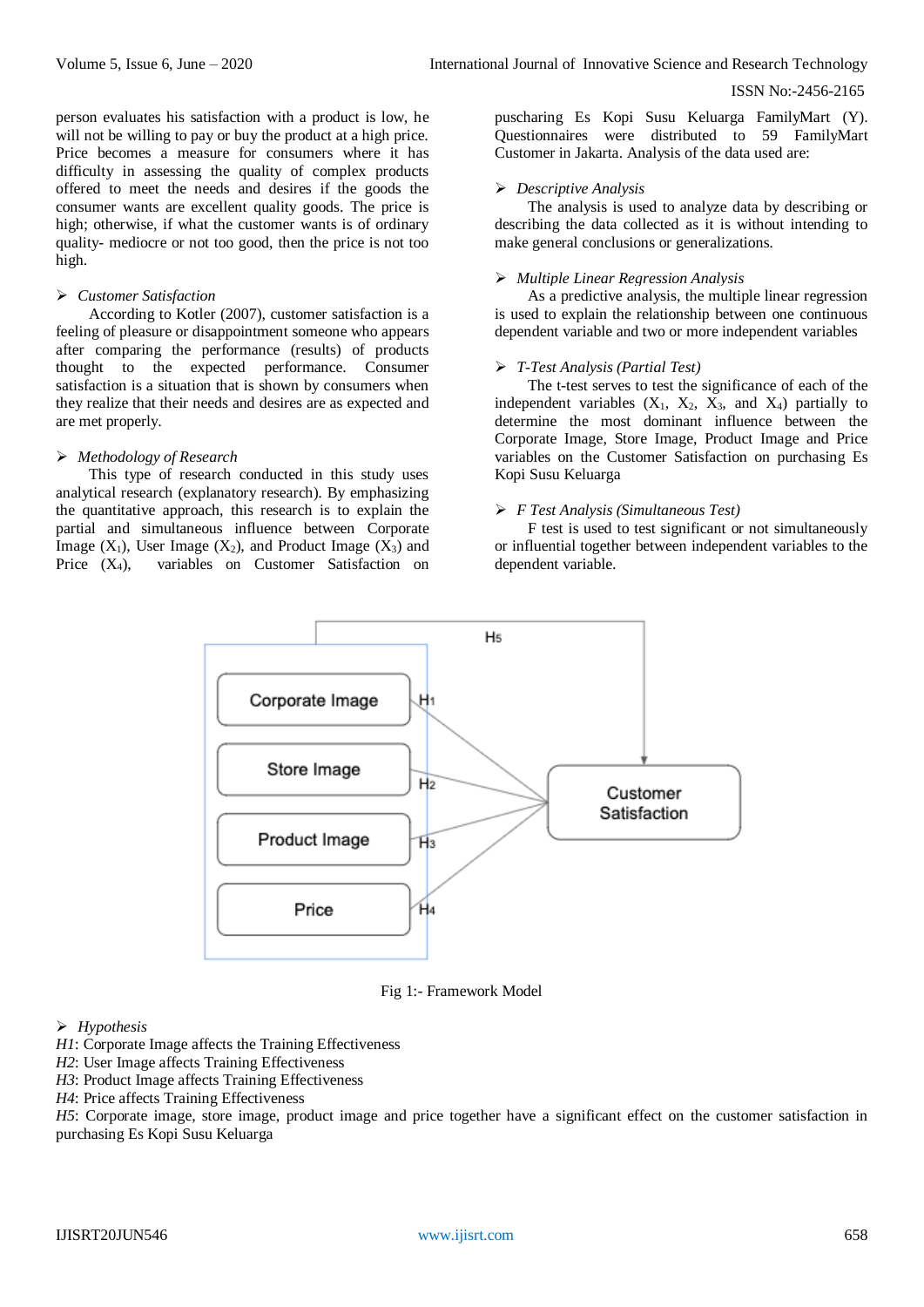# **III. RESULT AND DISCUSSION**

After distributing the questionnaire and processing the data obtained using SPSS 23.0 for Windows, the results of data processing and discussion in this study were obtained from distributing questionnaires to 59 FamilyMart Customer in Jakarta as the primary data source. From this, it is also a known description of the characteristics of respondents on research as follows:

| <b>Description</b>      | <b>Type</b>                     | Amount |       |
|-------------------------|---------------------------------|--------|-------|
| Gender                  | Man                             | 25     | 42,3% |
|                         | Woman                           | 34     | 57,7% |
| Age                     | $<$ 25 Years                    | 15     | 25,4% |
|                         | 26 - 30 Years                   | 25     | 42,3% |
|                         | $>$ 31 Years                    | 19     | 32,2% |
| <b>Buying Intensity</b> | 1 time per month                |        | 32,2% |
|                         | 2-3 times per month             | 16     | 27,1% |
|                         | >4 times per month              | 24     | 40,6% |
| <b>Monthly Expense</b>  | $\langle Rp. 1.000.000 \rangle$ |        | 0,01% |
|                         | Rp. $1.000.001 - Rp. 2.000.000$ | 8      | 0,13% |
|                         | Rp. $2.000.001 - Rp. 3.000.000$ | 10     | 16,9% |
|                         | $>$ Rp. 3.000.001               | 42     | 71,1% |

Table 1:- Description of Research Objective

## *Analysis of Research Results*

To test whether the measuring instrument that is used meets the requirements of a suitable measuring instrument, to produce data following what is measured, before analyzing the data based on the results of the data collected, the data is tested through the validity and reliability of the data.

| <b>Questions</b>   | Rcount | Rtable | <b>Information</b> |
|--------------------|--------|--------|--------------------|
| Question 1 $(X_1)$ | 0,777  | 0,278  | Valid              |
| Question $2(X_1)$  | 0,893  | 0,278  | Valid              |
| Question $1(X_2)$  | 0,890  | 0,278  | Valid              |
| Question $2(X_2)$  | 0,908  | 0,278  | Valid              |
| Question $1(X_3)$  | 0,854  | 0,278  | Valid              |
| Question $2(X_3)$  | 0,928  | 0,278  | Valid              |
| Question 1 $(X_4)$ | 0,729  | 0,278  | Valid              |
| Question $2(X_4)$  | 0,794  | 0,278  | Valid              |
| Question $3(X_4)$  | 0,785  | 0,278  | Valid              |

Table 2:- Recapitulation of Validity Test on Corporate Image  $(X_1)$ , Store Image  $(X_2)$ , Product Image  $(X_3)$  and Price  $(X_4)$ 

Validity testing in this study was done by correlating the scores of each item statement addressed to respondents with a total score for all items. The results of the variable X1 test indicate that all statements for the user corporate image  $(X_1)$ , store image  $(X_2)$ , product image  $(X_3)$  and price  $(X_4)$  are validly used as a measurement of research and can be used for further analysis.

| <b>Duestions</b> | Rcount | <b>T</b> Table | <b>Information</b> |
|------------------|--------|----------------|--------------------|
| Question 1       | 0.842  | 0,278          | Valid              |
| Question 2       | 0.862  | 0.278          | Valid              |
| Question 3       | 0.835  | 0.278          | Valid              |
| Ouestion 4       | 0.919  | 0.278          | Valid              |
| Question 5       | 0,905  | 0,278          | Valid              |

Table 3:- Recapitulation of Validity variable of Training Effectiveness (Y) Source : Data Processing Result 2020

Y Variable Test results show that all statements for the variable customer satisfaction on purchasing Es Kopi Susu tetangga are valid as a measurement of research and can be used for further analysis.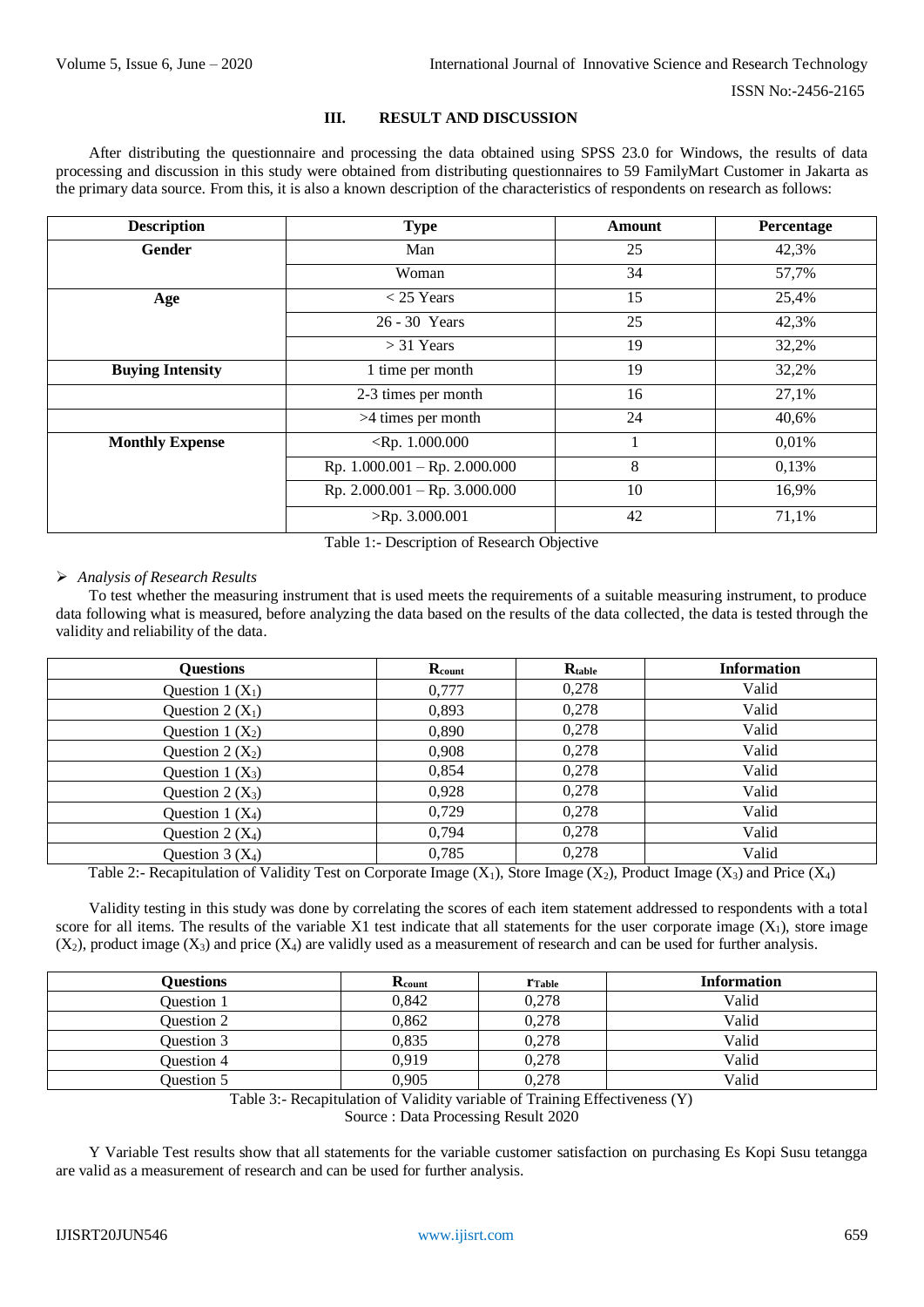## *Reliability Test*

The questionnaire is said to be reliable if the reliability coefficient is positive and is greater than 0.60. The results of the reliability test based on the alpha Cronbach formula obtained the following results:

| <b>Variable</b>           | <b>Reliability</b><br><b>Coefficient</b> | <b>Critical</b><br>Point | <b>Information</b> |
|---------------------------|------------------------------------------|--------------------------|--------------------|
| Corporate Image $(X_1)$   | 0,659                                    | 0,6                      | Reliable           |
| Store Image $(X_2)$       | 0,762                                    | 0,6                      | Reliable           |
| Product Image $(X_3)$     | 0.723                                    | 0,6                      | Reliable           |
| Price $(X_4)$             | 0,644                                    | 0,6                      | Reliable           |
| Customer Satisfaction (Y) | 0,736                                    | 0.6                      | Reliable           |

Table 4:- Reliability Test Results of Research Questionnaire

Source : Data Processing Result 2020

Based on table 4 above, the reliability value of the statement item on the questionnaire for each variable being studied is more significant than 0.60, the reliability value of the corporate image  $(X_1)$  is 0.659, store image  $(X_2)$  is 0.762, product image  $(X_3)$  is 0.723 and price  $(X_4)$  is 0.644. The reliability value of the variable customer satisfaction (Y) amounted to 0.736. These results indicate that the statement items on the questionnaire are reliable to measure the variables.

# *Hypothesis Testing Analysis*

Following the formulation of the problem, research objectives, hypotheses, and types of data collected, the analytical method used in this study is multiple linear regression analysis. Multiple linear regression analysis is used to determine the magnitude of the relationship and influence, which includes: the influence of the user interface, material presentation, and quiz presentation on the effectiveness of customer service training.

 *Analysis of Multiple Linear Regression Equations* The multiple regression model that will be formed is

| as follows:        |                                               |
|--------------------|-----------------------------------------------|
|                    | $Y = b_0 + b_1X_1 + b_2X_2 + b_3X_3 + b_4X_4$ |
| Where:             |                                               |
| Y                  | $=$ Customer Satisfaction on purchasing Es    |
| Kopi Susu Keluarga |                                               |
| $X_1$              | $=$ Corporate Image                           |
| $X_2$              | $=$ Store Image                               |
| $X_3$              | $=$ Product Image                             |
| $X_4$              | $=$ Price                                     |
| $b_0$              | $=$ intercept                                 |
| $b_{123}$          | $=$ Regression Coefficient                    |

By using SPSS, the regression coefficient results are obtained as follows:

|                                              | <b>Coefficients<sup>a</sup></b> |      |                                    |                              |       |      |  |
|----------------------------------------------|---------------------------------|------|------------------------------------|------------------------------|-------|------|--|
|                                              |                                 |      | <b>Unstandardized Coefficients</b> | Standardized<br>Coefficients |       |      |  |
|                                              | Model                           | B    | Std. Error                         | Beta                         | T     | Sig. |  |
|                                              | (Constant)                      | ,470 | 1,390                              |                              | ,338  | ,737 |  |
|                                              | Corporate Image                 | ,014 | ,138                               | ,317                         | ,102  | ,920 |  |
|                                              | Store Image                     | ,149 | ,151                               | ,140                         | ,984  | ,330 |  |
|                                              | Product Image                   | ,333 | ,152                               | ,247                         | 2,168 | ,034 |  |
|                                              | Price                           | .634 | ,133                               | ,569                         | 4,779 | ,000 |  |
| a. Dependent Variable: Customer Satisfaction |                                 |      |                                    |                              |       |      |  |

Table 5:- Regression Coefficient Result

From Table 5 above, it is known the constant value and the regression coefficient so that it can be formed multiple linear regression equations as follows:

 $Y = 0,470 + 0,014X_1 + 0,149X_2 + 0,333X_3 + 0,634X_4$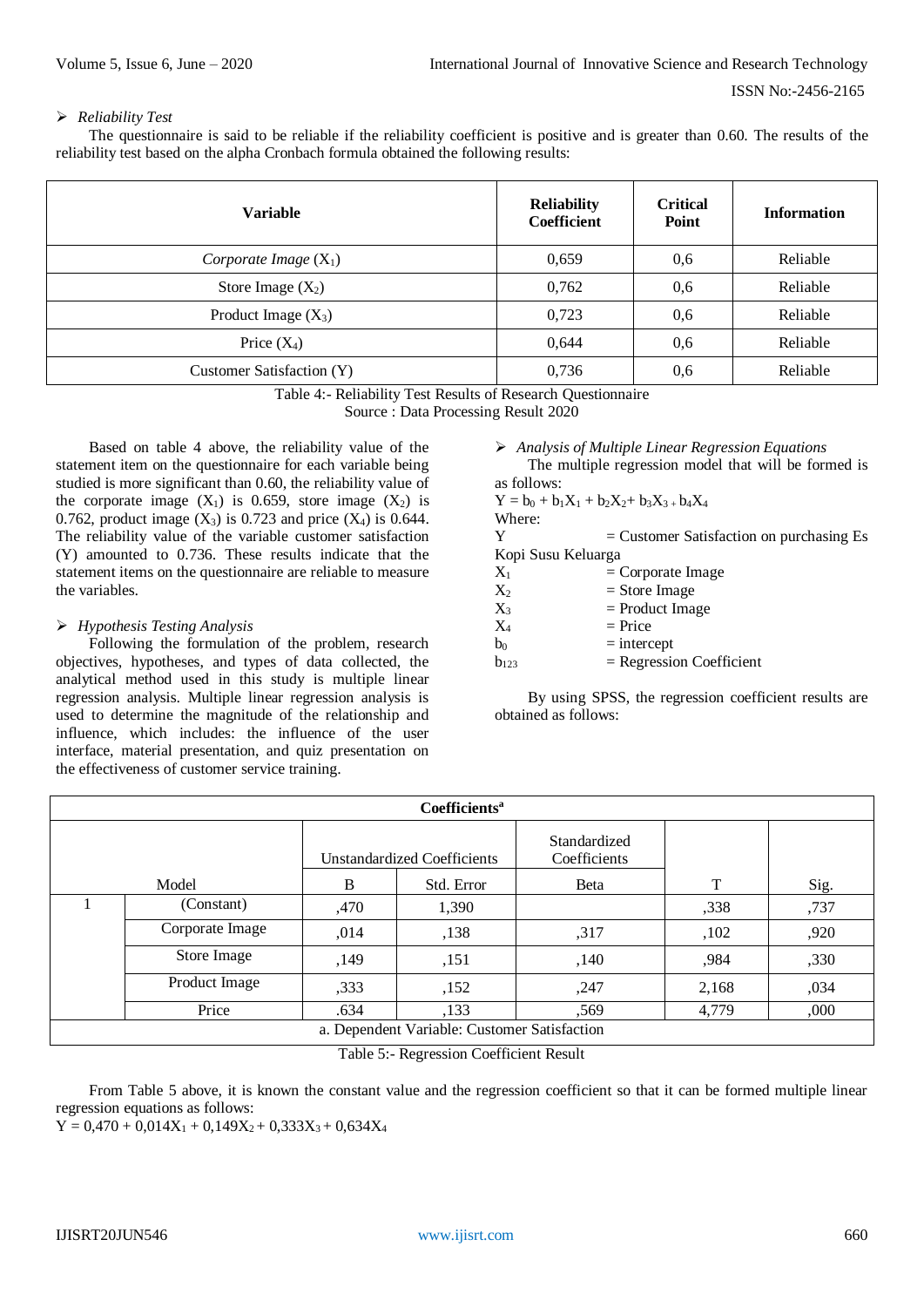*Partial Hypothesis Testing (t-Test)*

By using the SPSS program, the following outputs are obtained:

|                                                                      |                 |       | Coefficients <sup>a</sup>          |              |       |       |
|----------------------------------------------------------------------|-----------------|-------|------------------------------------|--------------|-------|-------|
|                                                                      |                 |       |                                    | Standardized |       |       |
|                                                                      |                 |       | <b>Unstandardized Coefficients</b> | Coefficients |       |       |
|                                                                      | Model           | в     | Std. Error                         | <b>B</b> eta | т     | Sig.  |
|                                                                      | (Constant)      | 0.470 | 1,390                              |              | 0.338 | 0,737 |
|                                                                      | Corporate Image | 0,140 | 0,138                              | 0,012        | 0,102 | 0,920 |
|                                                                      | Store Image     | 0.149 | 0,151                              | 0,130        | 0.984 | 0,330 |
|                                                                      | Product Image   | 0,333 | 0,152                              | 0.247        | 2,188 | 0,034 |
|                                                                      | Price           | 0.634 | 0.133                              | 0.569        | 4.779 | 0,000 |
| Dependent Variable: Effectiveness of Customer Service Training<br>a. |                 |       |                                    |              |       |       |

Table 6:- Pengujian Hipotesis Parsial

- **Hypothesis testing variable X1 (corporate image)** is accepted, meaning that the corporate image has a significant effect on the customer satisfaction in purchasing Es Kopi Susu Keluarga. Corporate image is how the public, in this case, the buyer, supplier, consumer, or society as a whole perceives the company. The public obtained the perception from various information provided by the company and translated by the public. Based on data processing, consumer perception of the FamilyMart company, a trusted multinational company that has many branches in the world. In Indonesia alone, there are already 180 branches available. That image makes consumers fasting with FamilyMart's service in presenting coffee as one of the superior products sold.
- **Hypothesis testing variable X2 (store image)** is accepted, meaning that the presentation of material has a significant effect on the effectiveness of customer service training. FamilyMart launches three innovations in technology that all aim to facilitate consumers and the application of cashless in purchasing coffee. The three innovations are called digital services and are claimed to be the first in Asia and even Japan as the owner of the FamilyMart brand, not yet implementing the system. Ordering kiosk, FamilyMart mobile app, and self-service payment, Ordering kiosk is a food and

beverage ordering service through a screen found in FamilyMart outlets. The sophisticated shop is the image that FamilyMart wants to put forward. Another thing that is prepared to meet customer satisfaction is a cashier who specializes in purchasing food and drinks so that the manufacturing process can be faster.

- **Hypothesis testing variable X<sup>3</sup> (product image)** is accepted, meaning that the product image has a significant effect on customer satisfaction in purchasing Es Kopi Susu Keluarga. The product image, which is perceived as superiority ES Kopi Susu Keluarga is a taste that can be compared to coffee shops from luxury shops around Jakarta. The right material composition creates a good perception for consumers.
- **Hypothesis testing variable X<sup>4</sup> (Price)** is accepted, meaning that price has a significant effect on customer satisfaction in purchasing Es Kopi Susu Keluarga. Price is the main advantage of Coffee Family Ice Coffee. Only with Rp. 13,000, consumers can already enjoy the product. Low prices do not reduce the quality of flavors offered.
- *Simultaneous Hypothesis Testing (F-Test)*

By using the SPSS program, the following output is obtained:

| <b>ANOVA</b> <sup>a</sup> |                                                                                     |                                                                   |    |             |        |                   |  |
|---------------------------|-------------------------------------------------------------------------------------|-------------------------------------------------------------------|----|-------------|--------|-------------------|--|
|                           | Model                                                                               | Sum of Squares                                                    | Df | Mean Square | F      | Sig.              |  |
|                           | Regression                                                                          | 90.924                                                            |    | 22.731      | 20.843 | ,000 <sup>b</sup> |  |
|                           | Residual                                                                            | 49.076                                                            | 45 | 1.091       |        |                   |  |
|                           | Total                                                                               | 140.000                                                           | 49 |             |        |                   |  |
|                           |                                                                                     | a. Dependent Variable: Effectiveness of Customer Service Training |    |             |        |                   |  |
|                           | b. Predictors: (Constant), Quiz Presentation, User Interface, Material Presentation |                                                                   |    |             |        |                   |  |

Table 7:- Simultaneous Hypothesis Testing